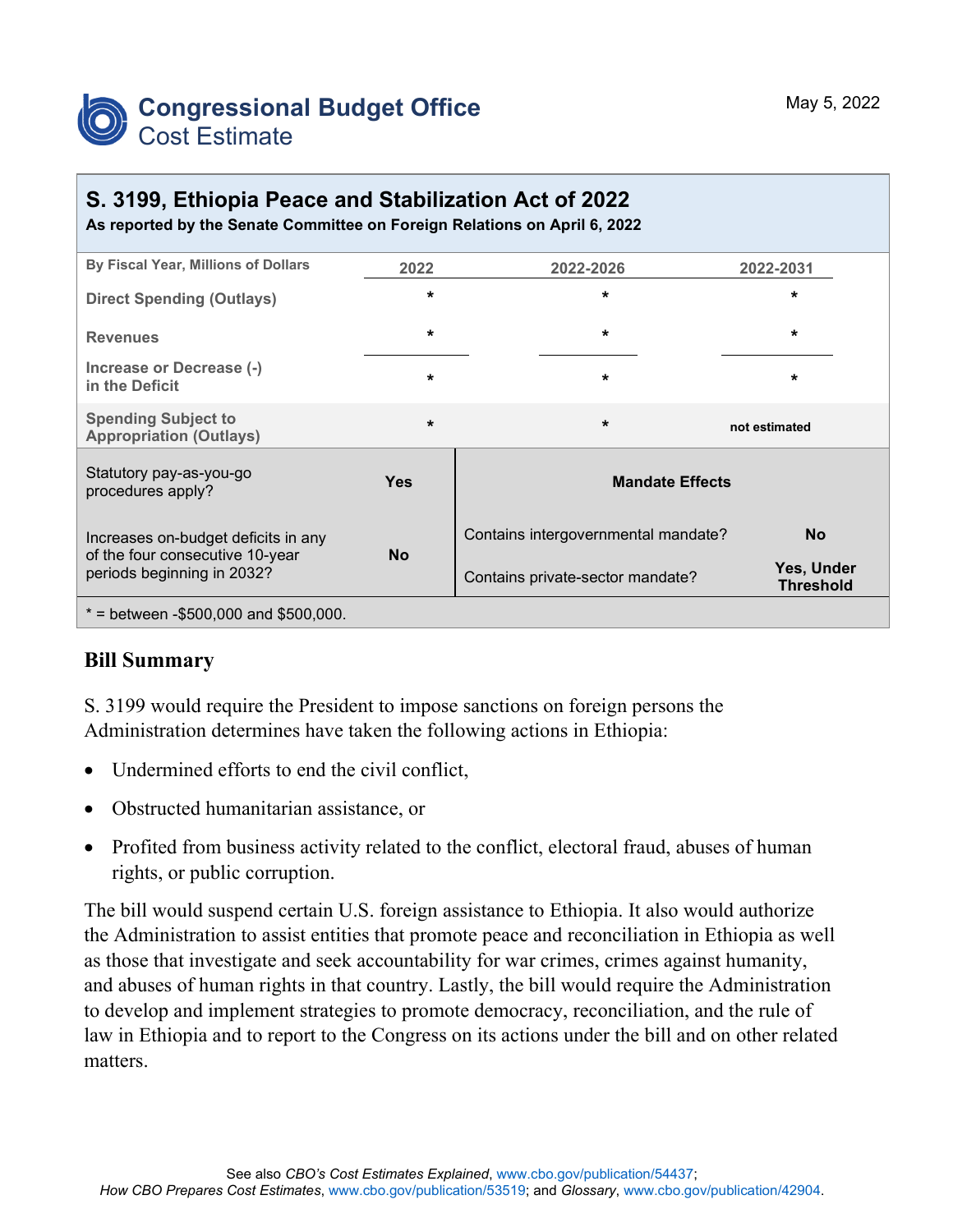

## **Estimated Federal Cost**

In September 2021, the Administration imposed similar sanctions under Executive Order 14046. If enactment of the bill leads the Administration to broaden those sanctions, more people would be denied visas by the Department of State, resulting in an insignificant decrease in revenues from fees. Although most visa fees are retained by the department and spent without further appropriation, some collections are deposited into the Treasury as revenues. Denying foreign nationals entry into the United States also would reduce direct spending on federal benefits (emergency Medicaid or federal subsidies for health insurance, for example) for which those people might otherwise be eligible.

Sanctions under the bill also would increase the number of people who are subject to civil or criminal monetary penalties. Those penalties are recorded as revenues, and a portion can be spent without further appropriation. In addition, the bill would block transactions in certain assets and property that are in the United States or that come under the control of people in the United States.

Using data about the effects of similar sanctions, CBO estimates that any additional sanctions would affect a small number of people; thus, enacting S. 3199 would have insignificant effects on revenues and direct spending, and would, on net, reduce deficits by insignificant amounts over the 2022-2031 period.

The United States already has wide-ranging restrictions on foreign assistance to Ethiopia. The Department of State currently provides assistance to entities that promote peace and reconciliation and that investigate and preserve evidence of war crimes and human rights abuses around the world. Although it is possible that the department would increase such assistance to Ethiopia under the bill, CBO has no basis for anticipating additional actions that the Administration might take; thus, we cannot estimate their costs.

On the basis of information about similar reporting requirements, CBO estimates that providing the reports required under the bill would cost less than \$500,000 over the 2022-2026 period. Such spending would be subject to the availability of appropriated funds.

#### **Mandates**

S. 3199 would impose a private-sector mandate as defined in the Unfunded Mandates Reform Act (UMRA). It would prohibit individuals or entities in the United States from engaging in transactions involving assets and property that have been frozen by sanctions required in the bill. Those transactions are otherwise permitted under current law. The cost of the mandate would be any income lost as a consequence. CBO expects that because a small number of people or entities would be affected, the loss of income from any incremental increase in restrictions imposed by the bill would be small as well. CBO estimates that the